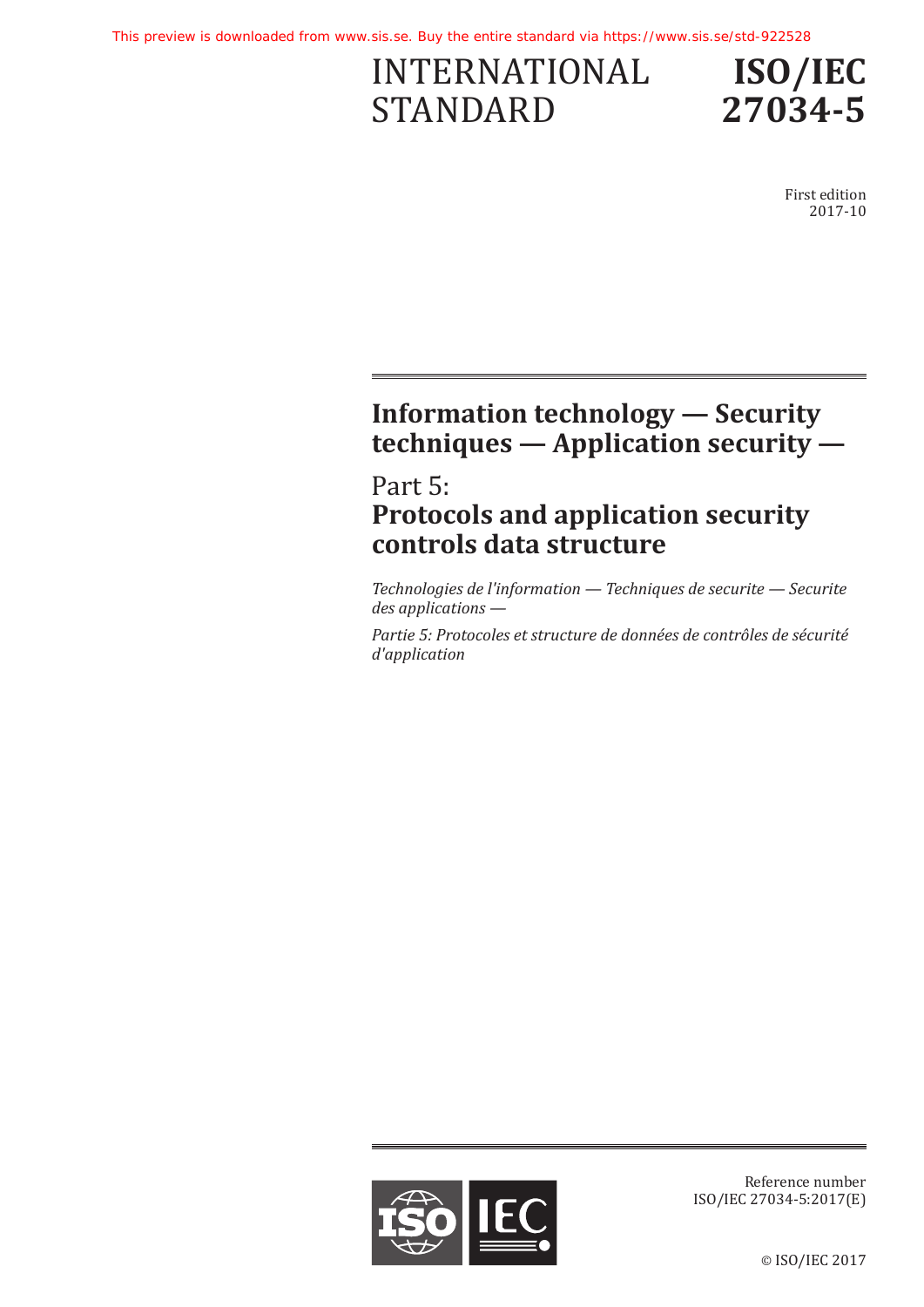**ISO/IEC 27034-5:2017(E)**



#### © ISO/IEC 2017, Published in Switzerland

All rights reserved. Unless otherwise specified, no part of this publication may be reproduced or utilized otherwise in any form or by any means, electronic or mechanical, including photocopying, or posting on the internet or an intranet, without prior written permission. Permission can be requested from either ISO at the address below or ISO's member body in the country of the requester.

ISO copyright office Ch. de Blandonnet 8 • CP 401 CH-1214 Vernier, Geneva, Switzerland Tel. +41 22 749 01 11 Fax +41 22 749 09 47 copyright@iso.org www.iso.org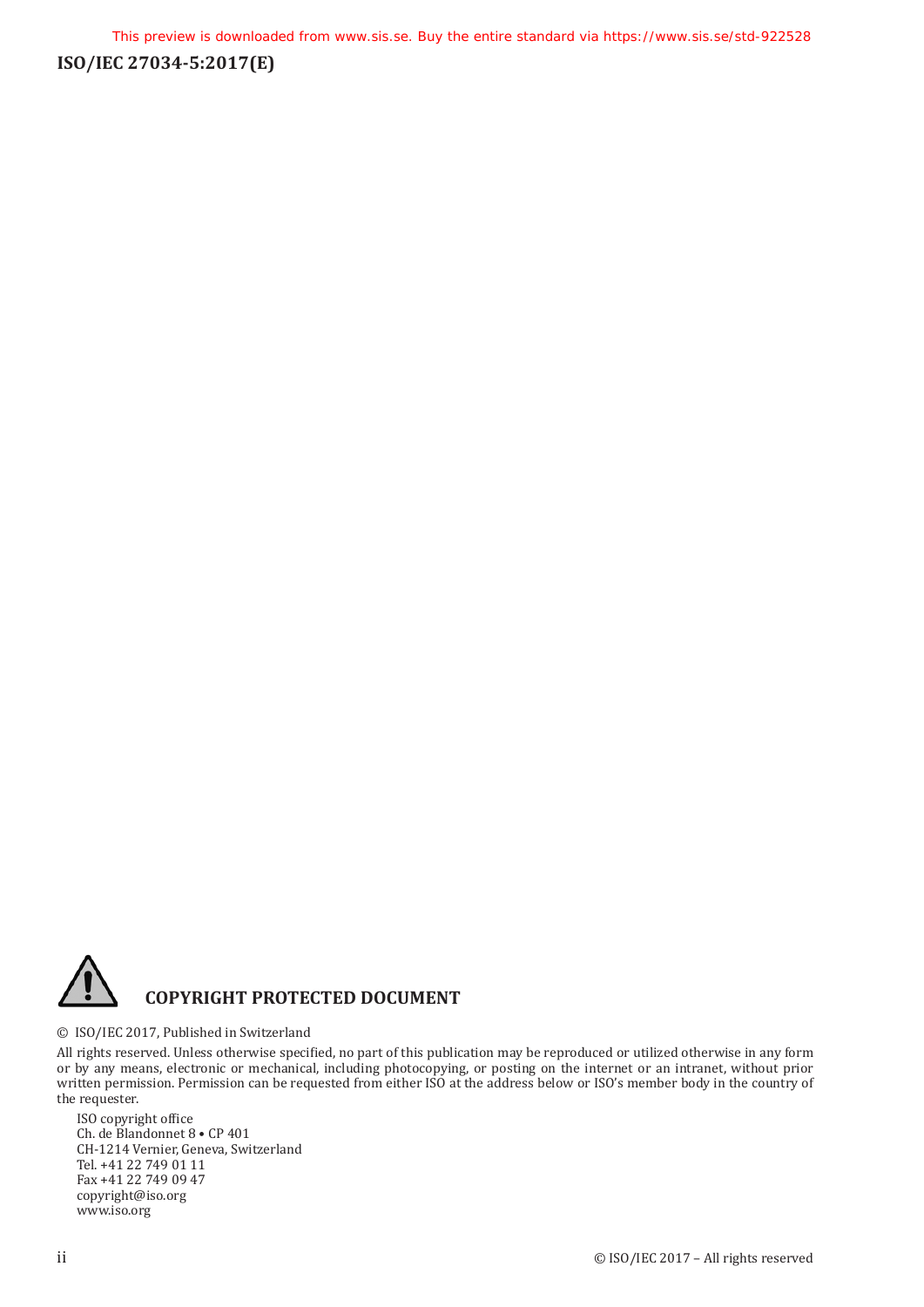Page

## **Contents**

| 1      |     |                  |                       |  |  |  |
|--------|-----|------------------|-----------------------|--|--|--|
| 2      |     |                  |                       |  |  |  |
| 3      |     |                  |                       |  |  |  |
|        |     |                  |                       |  |  |  |
| 4<br>5 |     |                  |                       |  |  |  |
|        |     |                  |                       |  |  |  |
|        | 5.1 |                  |                       |  |  |  |
|        | 5.2 | 5.2.1            |                       |  |  |  |
|        |     | 5.2.2            |                       |  |  |  |
|        |     | 5.2.3            |                       |  |  |  |
|        |     | 5.2.4            |                       |  |  |  |
|        | 5.3 |                  |                       |  |  |  |
|        |     | 5.3.1            |                       |  |  |  |
|        |     | 5.3.2            |                       |  |  |  |
|        |     | 5.3.3            |                       |  |  |  |
|        |     |                  |                       |  |  |  |
| 6      | 6.1 |                  |                       |  |  |  |
|        | 6.2 |                  |                       |  |  |  |
|        |     | 6.2.1            |                       |  |  |  |
|        |     | 6.2.2            | $Initialization$ $16$ |  |  |  |
|        |     | 6.2.3            |                       |  |  |  |
|        |     | 6.2.4            |                       |  |  |  |
|        |     | 6.2.5            |                       |  |  |  |
|        |     | 6.2.6            | $\frac{18}{2}$        |  |  |  |
|        | 6.3 |                  |                       |  |  |  |
|        |     | 6.3.1            | General 28            |  |  |  |
|        |     | 6.3.2            |                       |  |  |  |
|        |     | 6.3.3            |                       |  |  |  |
|        |     | 6.3.4            |                       |  |  |  |
|        |     | 6.3.5            |                       |  |  |  |
|        |     | 6.3.6            |                       |  |  |  |
|        |     | 6.3.7            |                       |  |  |  |
|        |     | 6.3.8            |                       |  |  |  |
|        |     | 6.3.9            |                       |  |  |  |
|        |     | 6.3.10           |                       |  |  |  |
|        |     | 6.3.11           |                       |  |  |  |
|        |     | 6.3.12           |                       |  |  |  |
|        |     | 6.3.13           |                       |  |  |  |
|        |     | 6.3.14<br>6.3.15 |                       |  |  |  |
|        |     | 6.3.16           |                       |  |  |  |
|        |     | 6.3.17           |                       |  |  |  |
|        | 6.4 |                  |                       |  |  |  |
|        |     | 6.4.1            |                       |  |  |  |
|        |     | 6.4.2            |                       |  |  |  |
|        |     | 6.4.3            |                       |  |  |  |
|        | 6.5 |                  |                       |  |  |  |
|        |     | 6.5.1            |                       |  |  |  |
|        |     | 6.5.2            |                       |  |  |  |
|        |     | 6.5.3            |                       |  |  |  |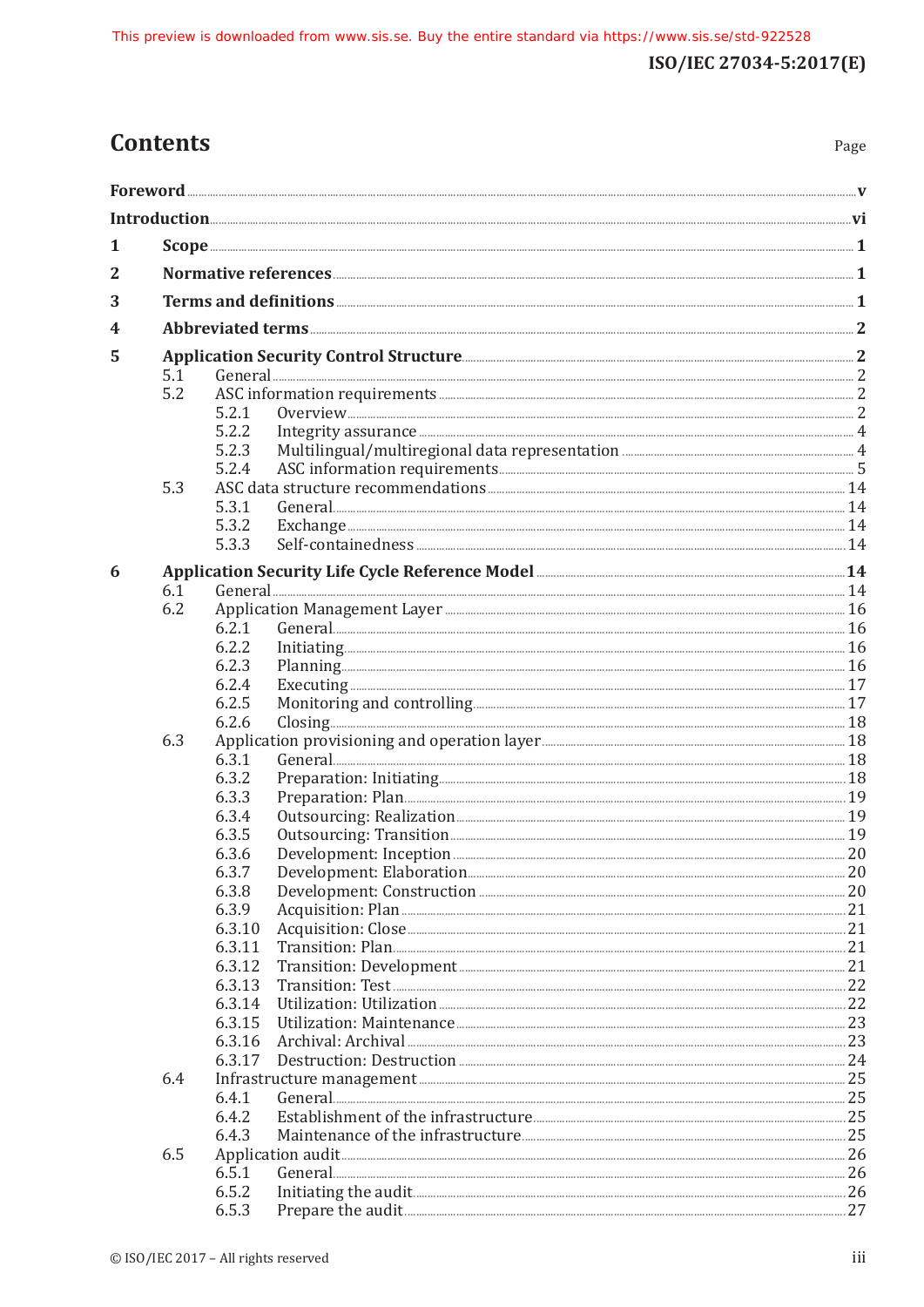## ISO/IEC 27034-5:2017(E)

|   | 6.5.7 |                                                                                                                                                                                                                                     |  |
|---|-------|-------------------------------------------------------------------------------------------------------------------------------------------------------------------------------------------------------------------------------------|--|
| 7 |       | ASC Package <b>Executive Construction Construction</b> and the set of the set of the set of the set of the set of the set of the set of the set of the set of the set of the set of the set of the set of the set of the set of the |  |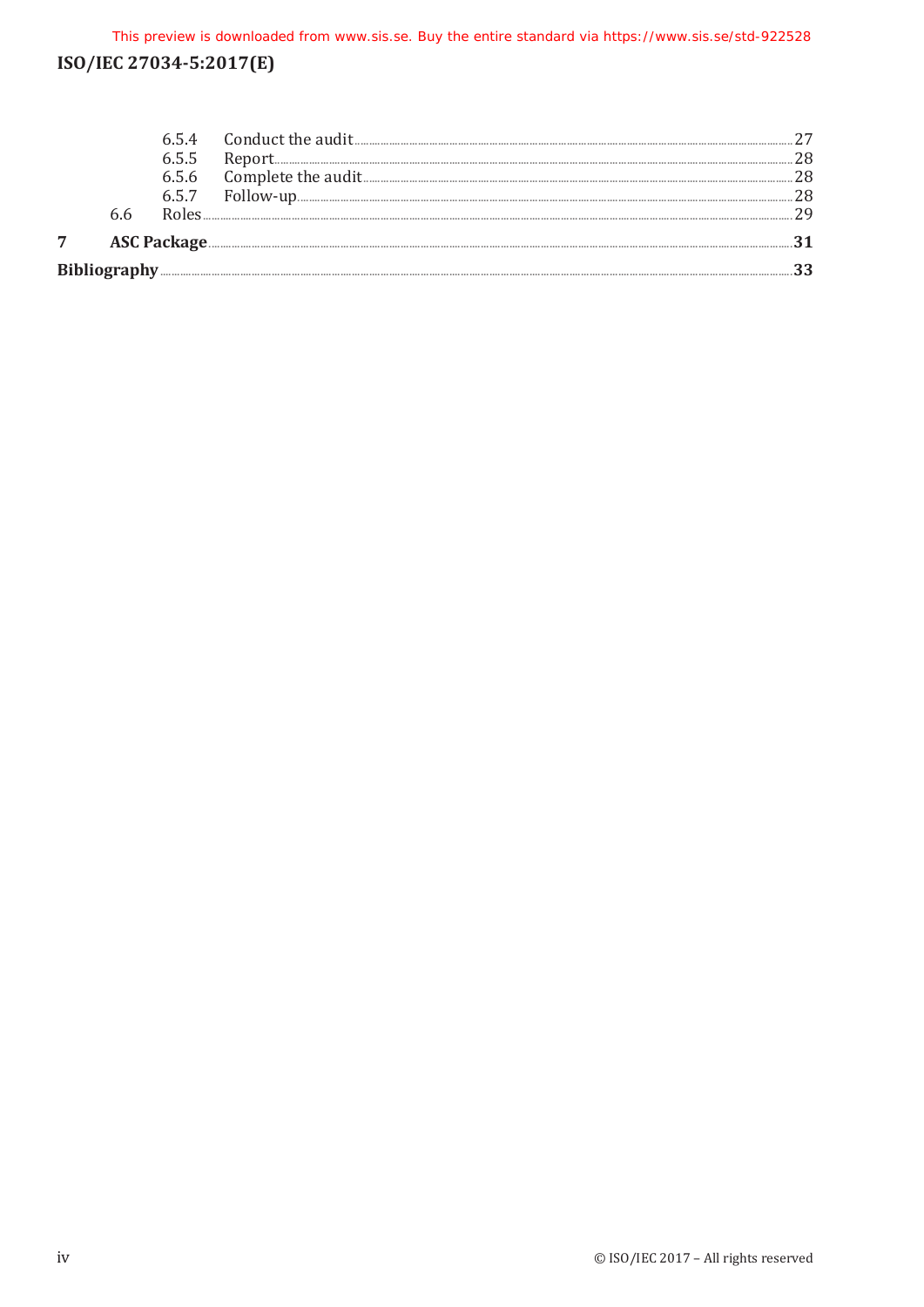## <span id="page-4-0"></span>**Foreword**

ISO (the International Organization for Standardization) and IEC (the International Electrotechnical Commission) form the specialized system for worldwide standardization. National bodies that are members of ISO or IEC participate in the development of International Standards through technical committees established by the respective organization to deal with particular fields of technical activity. ISO and IEC technical committees collaborate in fields of mutual interest. Other international organizations, governmental and non-governmental, in liaison with ISO and IEC, also take part in the work. In the field of information technology, ISO and IEC have established a joint technical committee, ISO/IEC JTC 1.

The procedures used to develop this document and those intended for its further maintenance are described in the ISO/IEC Directives, Part 1. In particular the different approval criteria needed for the different types of ISO documents should be noted. This document was drafted in accordance with the editorial rules of the ISO/IEC Directives, Part 2 (see [www.iso.org/directives\)](http://www.iso.org/directives).

Attention is drawn to the possibility that some of the elements of this document may be the subject of patent rights. ISO shall not be held responsible for identifying any or all such patent rights. Details of any patent rights identified during the development of the document will be in the Introduction and/or on the ISO list of patent declarations received (see [www.iso.org/patents](http://www.iso.org/patents)).

Any trade name used in this document is information given for the convenience of users and does not constitute an endorsement.

For an explanation on the voluntary nature of standards, the meaning of ISO specific terms and expressions related to conformity assessment, as well as information about ISO's adherence to the World Trade Organization (WTO) principles in the Technical Barriers to Trade (TBT) see the following URL: [www.iso.org/iso/foreword.html](http://www.iso.org/iso/foreword.html).

This document was prepared by Technical Committee ISO/IEC JTC 1, *Information technology*, Subcommittee SC 27, *IT Security techniques*.

A list of all parts in the ISO/IEC 27034 series can be found on the ISO website.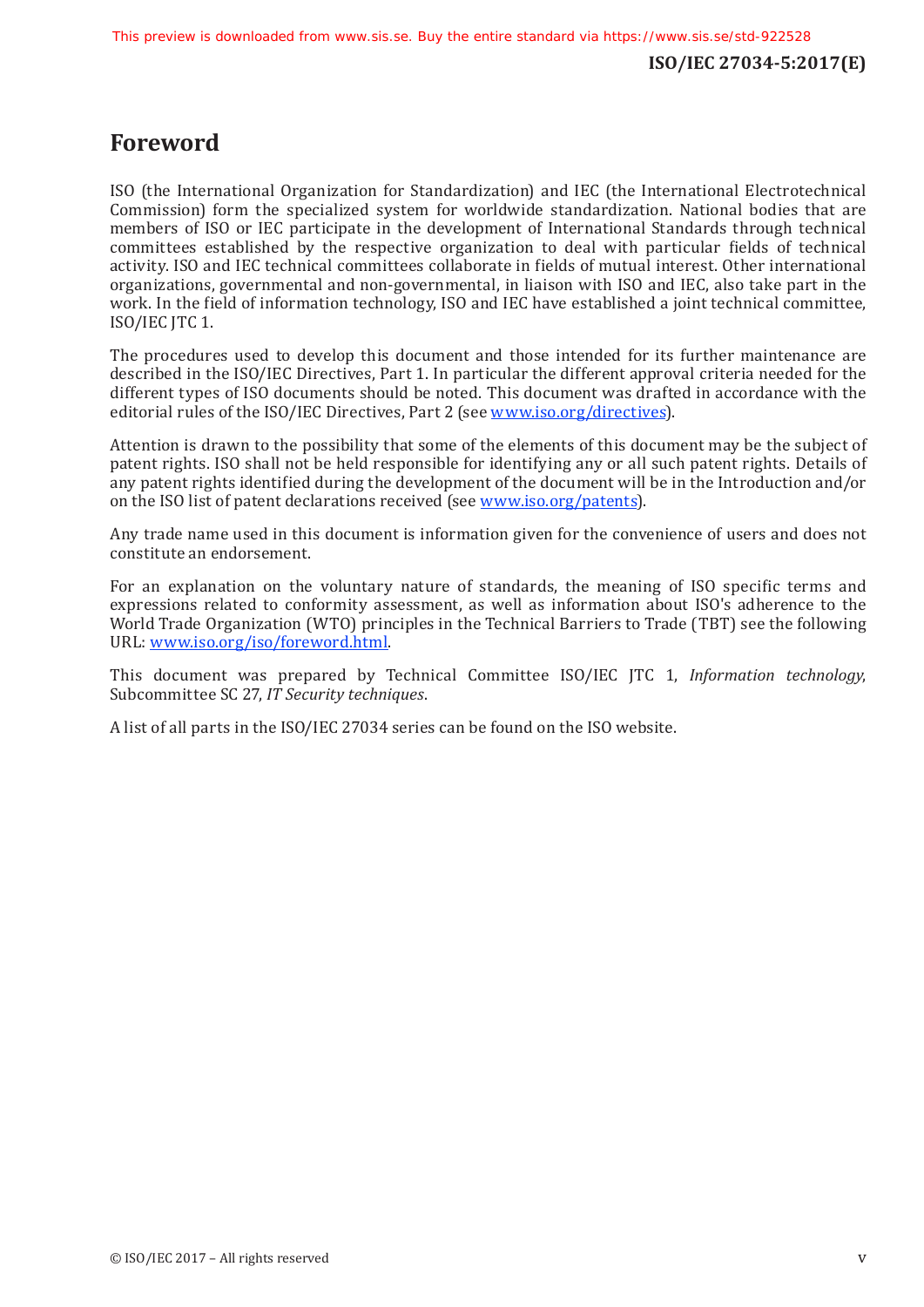## <span id="page-5-0"></span>**Introduction**

### **General**

There is an increasing need for organizations to focus on protecting their information at the application level. A systematic approach towards increasing the level of application security provides an organization with evidence that information being used or stored by its applications is being adequately protected.

ISO/IEC 27034 (all parts) provides concepts, principles, frameworks, components and processes to assist organizations in integrating security seamlessly throughout the life cycle of their applications.

The Application Security Control (ASC) is one of the key components of this document.

To facilitate the implementation of ISO/IEC 27034 (all parts) application security framework and the communication and exchange of ASCs, a minimal set of essential attributes should be documented and explained for realizing ASCs and certain other components of the framework.

This document explains the minimal set of essential attributes of ASCs and further details the Application Security Life Cycle Reference Model (ASLCRM).

### **Purpose**

The purpose of this document is to document and explain the essential information and data structure requirements for ASCs. The advantages of a standardized set of essential information attributes and data structure of ASCs include the following:

- a) normalized ASC creation, communication, protection and verification in compliance with the requirements of this document; and
- b) minimized cost of security in application projects by facilitating the reuse of approved controls and acquisition of ASCs from different sources."

In addition, this document defines and details the processes, activities and roles involved in the Application Security Life Cycle Reference Model.

### **Targeted audiences**

### **General**

The following audiences will find values and benefits when carrying their designated organizational roles:

- a) managers;
- b) ONF committee;
- c) domain experts;
- d) suppliers; and
- e) acquirers.

### **Managers**

Managers should read this document because they are responsible for:

- a) ensuring the ASCs are reusable within the organization, and
- b) ensuring the ASCs are available, communicated and used in application projects with proper tools and procedures all across the organization.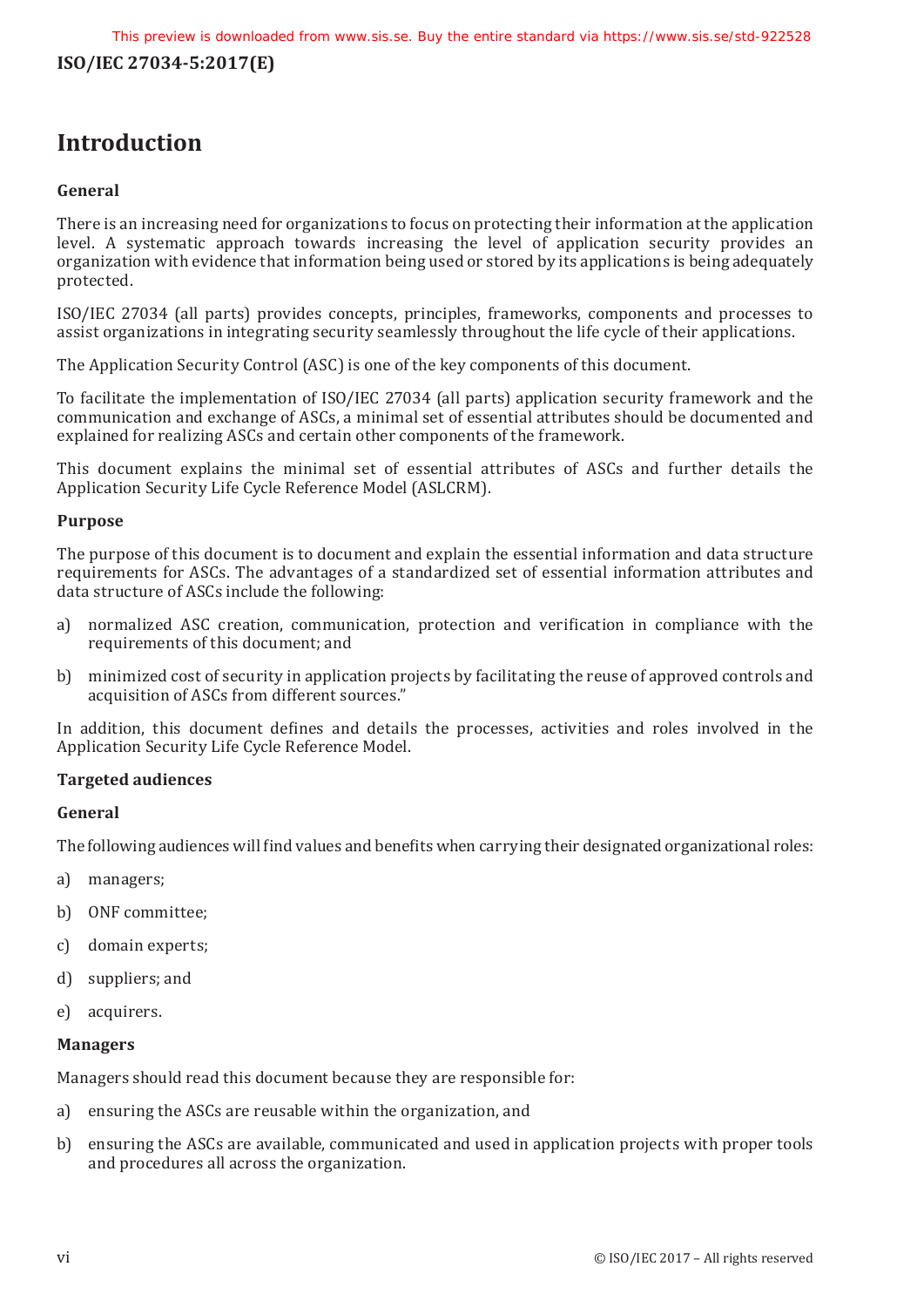#### **Organization Normative Framework (ONF) Committee**

The ONF Committee is responsible for managing the implementation and maintenance of the application-security-related components and processes in the Organization Normative Framework. The ONF Committee:

- a) implements the ASC Library,
- b) approves ASCs that correctly mitigate application security risks, and
- c) manages the cost of implementing and maintaining the ASCs.

#### **Domain experts**

Domain experts contribute knowledge in application provisioning, operating or auditing, who:

- a) participate in ASC development, validation and verification,
- b) participate in ASC implementation and maintenance, by proposing strategies, components and implementation processes for adapting ASCs to the organization's context, and
- c) validate that ASCs are useable and useful in application projects.

#### **Security tools and ASC supplier**

Suppliers contribute to develop, maintain and distribute tools and/or ASCs. They

- a) create, validate, enforce integrity (through a recognized method, such as signing), distribute and apply ASCs, and
- b) align with a common and standardized exchange protocol (structure and format) for ASCs.

#### **Security tools and ASC acquirer**

Acquires are individuals or organizations who want to acquire ASCs. They

- a) integrate ASCs into their organization and ensure the interoperability of any internal and thirdparty ASCs,
- b) adapt ASCs and enforce their integrity, and
- c) ensure that the activities and tasks of acquired ASCs can be mapped to the organization's application lifecycle.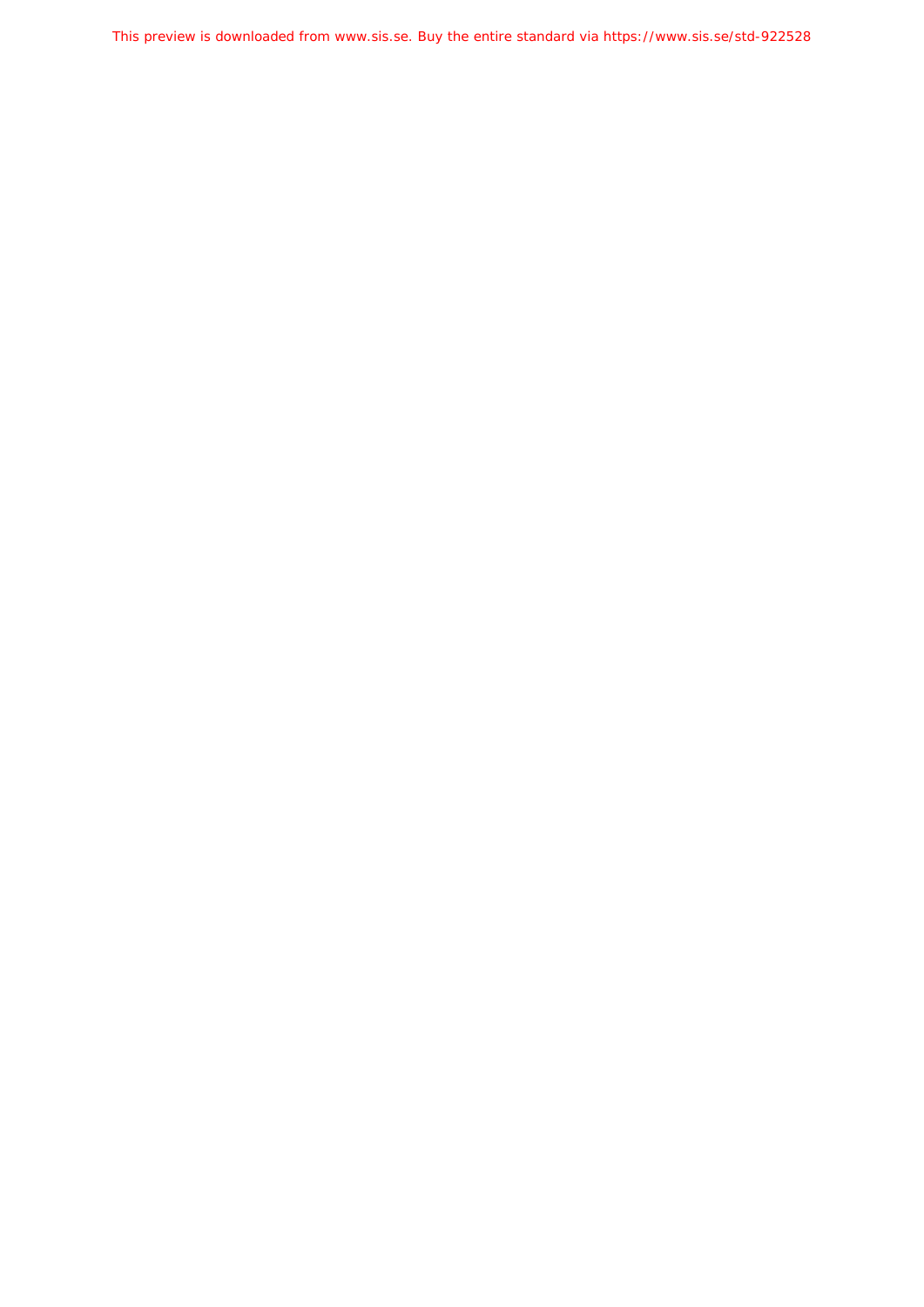### <span id="page-8-0"></span>**INTERNATIONAL STANDARD ISO/IEC 27034-5:2017(E)**

## **Information technology — Security techniques — Application security —**

## Part 5: **Protocols and application security controls data structure**

## **1 Scope**

This document outlines and explains the minimal set of essential attributes of ASCs and details the activities and roles of the Application Security Life Cycle Reference Model (ASLCRM).

### **2 Normative references**

The following documents are referred to in the text in such a way that some or all of their content constitutes requirements of this document. For dated references, only the edition cited applies. For undated references, the latest edition of the referenced document (including any amendments) applies.

ISO/IEC 27034-1, *Information technology — Security techniques — Application security — Part 1: Overview and concepts*

### **3 Terms and definitions**

For the purposes of this document, the terms and definitions given in ISO/IEC 27034-1 and the following apply.

ISO and IEC maintain terminological databases for use in standardization at the following addresses:

- ISO Online browsing platform: available at <http://www.iso.org/obp>
- IEC Electropedia: available at<http://www.electropedia.org/>

### **3.1**

#### **activity**

set of actions or tasks carried out by an actor during the application's life cycle

### **3.2**

### **information group record**

list of information elements to which an organization can assign labels, such as names, description and categorization values

Note 1 to entry: To avoid confusion, information group name should be unique within the organization.

### **3.3**

### **information element**

piece of information that should be categorized and identified by a name, description, and domain values (e.g. a field in a database)

Note 1 to entry: An information group can be seen as an information element.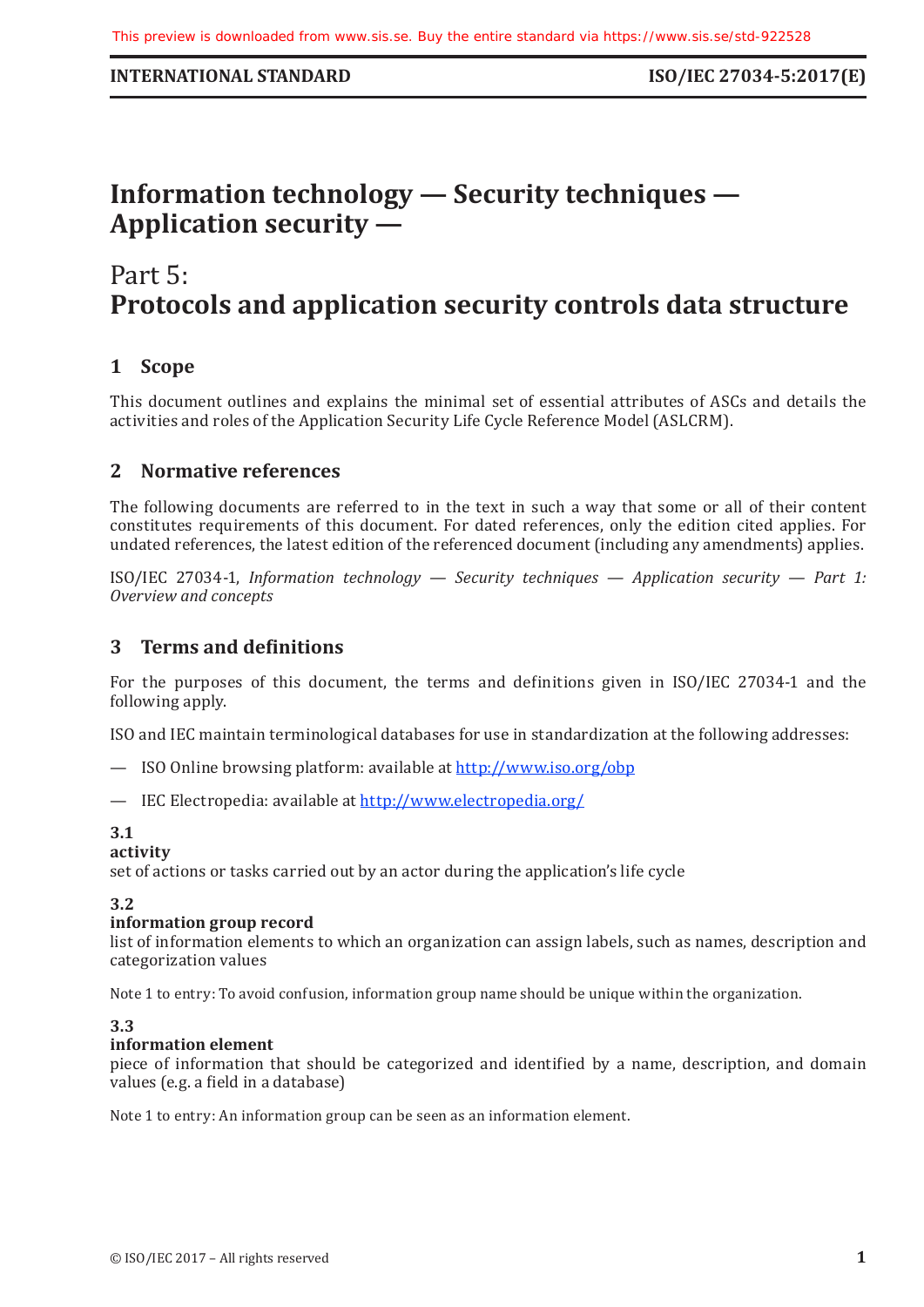<span id="page-9-0"></span>**ISO/IEC 27034-5:2017(E)**

## **4 Abbreviated terms**

| ASC        | <b>Application Security Control</b>             |
|------------|-------------------------------------------------|
| ASLC       | <b>Application Security Life Cycle</b>          |
| ASLCRM     | Application Security Life Cycle Reference Model |
| <b>ICT</b> | Information and Communication Technology        |
| <b>ONF</b> | Organization Normative Framework                |

## **5 Application Security Control Structure**

## **5.1 General**

Each Application Security Control (ASC) defines a security-related activity performed at a specific point in an application's life cycle to mitigate a risk or to satisfy a requirement. The security activity is supplemented by a verification measurement (activity) that specifies the necessary steps to verify its successful application. For both the security activity and verification measurement, an ASC specifies how, where, when and by whom the activity should be implemented. Information about the required effort is also captured.

The purpose of this clause is to provide a specification of the ASC information requirements and data structure recommendations. Organizations may choose to implement the information requirements and data structure requirements using either a narrative approach or other suitable data structure, which best suits organizational needs and requirements.

NOTE 1 To identifiy the minimum set of attributes needed to define a valid ASC, the name of each ASC attribute defined in this document includes the mention "**(M)"** when the attribute is **mandatory**, or the mention "**(O)"** when the attribute is **optional**.

NOTE 2 The inclusion of an optional attribute could require the implementation of subsequent mandatory attributes. Mandatory attributes under an optional attribute are mandatory only when the optional attribute is implemented [e.g. see  $5.2.4.2$ , e)].

The purpose of this clause is also to provide a list of possible activities enabling the ONF Committee to attach ASCs into the Application Security Life Cycle Reference Model (ASLCRM).

ASC developers should align their vocabulary with ISO/IEC 27034 (all parts) when they need to describe assets.

## **5.2 ASC information requirements**

### **5.2.1 Overview**

This subclause defines the recommended information requirements for individual application security controls. For a concrete implementation in form of an XML Schema of this document, please refer to ISO/IEC 27034-5-1.

Note that this document does not define how the various ASC information items are identified or managed. For details about the latter, consult the management and audit process defined in ISO/IEC 27034-2, ISO/IEC 27034-3 and ISO/IEC 27034-4.

NOTE Explicit indication of an inheritance hierarchy is not implemented in the ASC structure, but could be implemented in future versions.